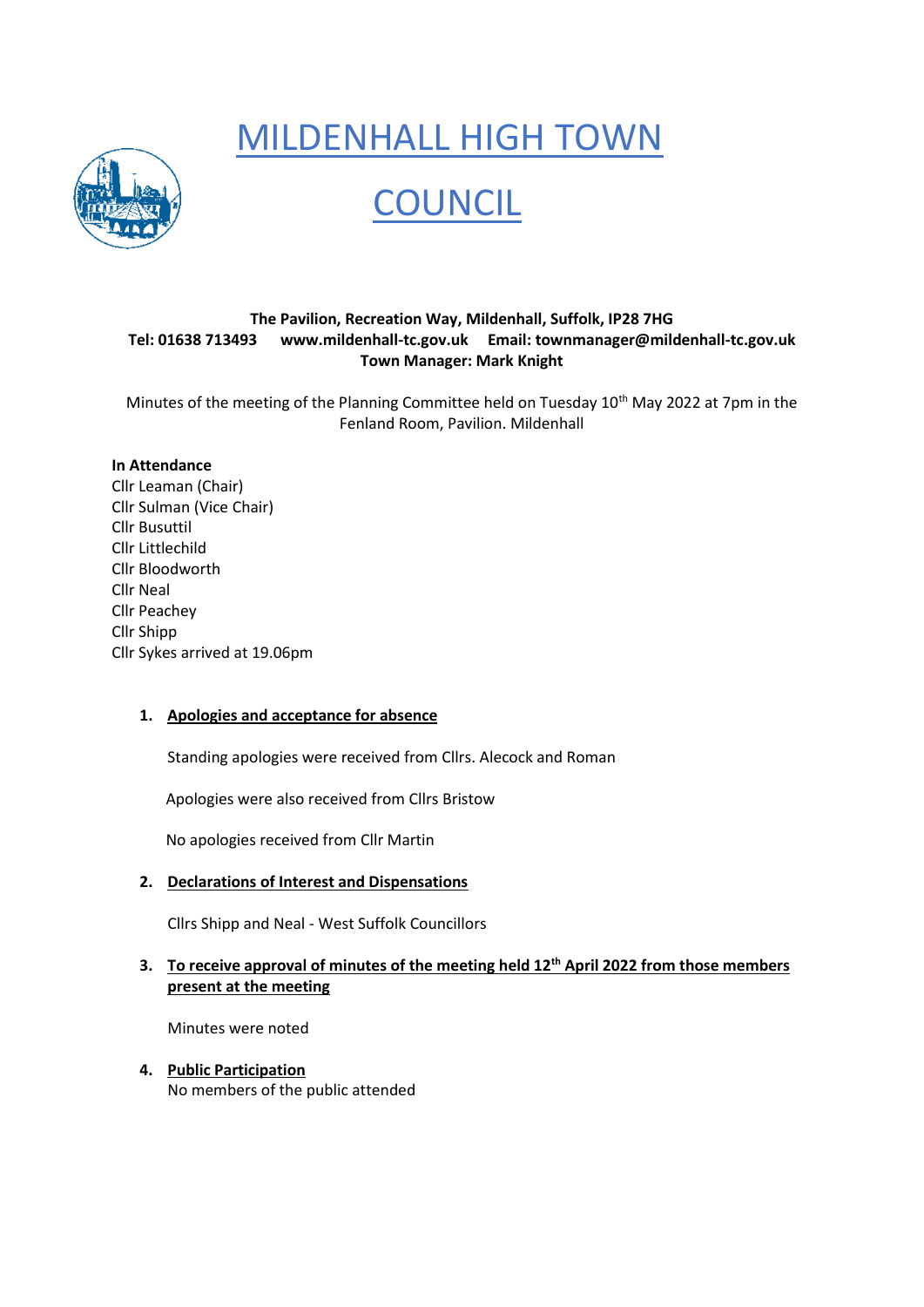#### **5. General Matters (Applications)**

The meeting considered the following applications:

# **5.1 DC/21/2516/OUT– Outline planning application (means of access to be considered) - nine dwellings - 5 King Street Mildenhall**

It was **RESOLVED** to **OBJECT -** Members commented that they object to the size of the development but are happy with the access, members thought it was over developed. Proposed by Cllr. Sulman, seconded by Bloodworth. Eight in favour, one abstention

## **5.2 DC/22/0679/TCA - Trees in a conservation area notification - one Alder (T1 on plan) fell – 82 Mill Park Gardens Mildenhall**

#### **It was RESOLVED to SUPPORT –**

Proposed by Cllr Leaman, seconded by Busuttil. Eight in favour, one abstention

**5.3 DC/22/0579/FUL - Planning application - Installation of two-metre-high security fencing to external boundary (previous application DC/21/1536/FUL) - Mildenhall Library Chestnut Close Mildenhall**

It was **RESOLVED** to **SUPPORT** Proposed by Cllr Shipp, seconded by Busuttil. Eight in favour, one abstention

**5.4 DC/22/0643/TCA - Trees in a conservation area notification - one Walnut (T1 on plan) overall crown lift to five metres above ground level - 16 Church Walk Mildenhall**

#### **It was RESOLVED to SUPPORT**

Proposed by Cllr Busuttil, seconded by Shipp, Eight in favour, one abstention

**5.5 DC/22/0398/HH - Householder planning application - a. front extension; b. one and half single storey rear extension; c. single storey side extension; d. raise roof and insert two dormers; e. demolition of garage - 40 Field Road, Mildenhall**

It was **RESOLVED** to **OBJECT – Members still stand by their previous comments - Out of character with the street scene** Proposed by Cllr Shipp, seconded by Busuttil. Eight in favour, one abstention

### 5.6 **DC/22/0662/HH - Householder planning application - vehicular access with dropped kerb from Girton Close -Crossbills Field Road Mildenhall**

It was **RESOLVED** to **OBJECT –** As highways have opposed due to lack of information and is out of character with the street scene. Sets a precedent of access on to a busy road which services a school and invades an area of green space. Proposed by Cllr Leaman, seconded by Sykes. Eight in favour, one abstention